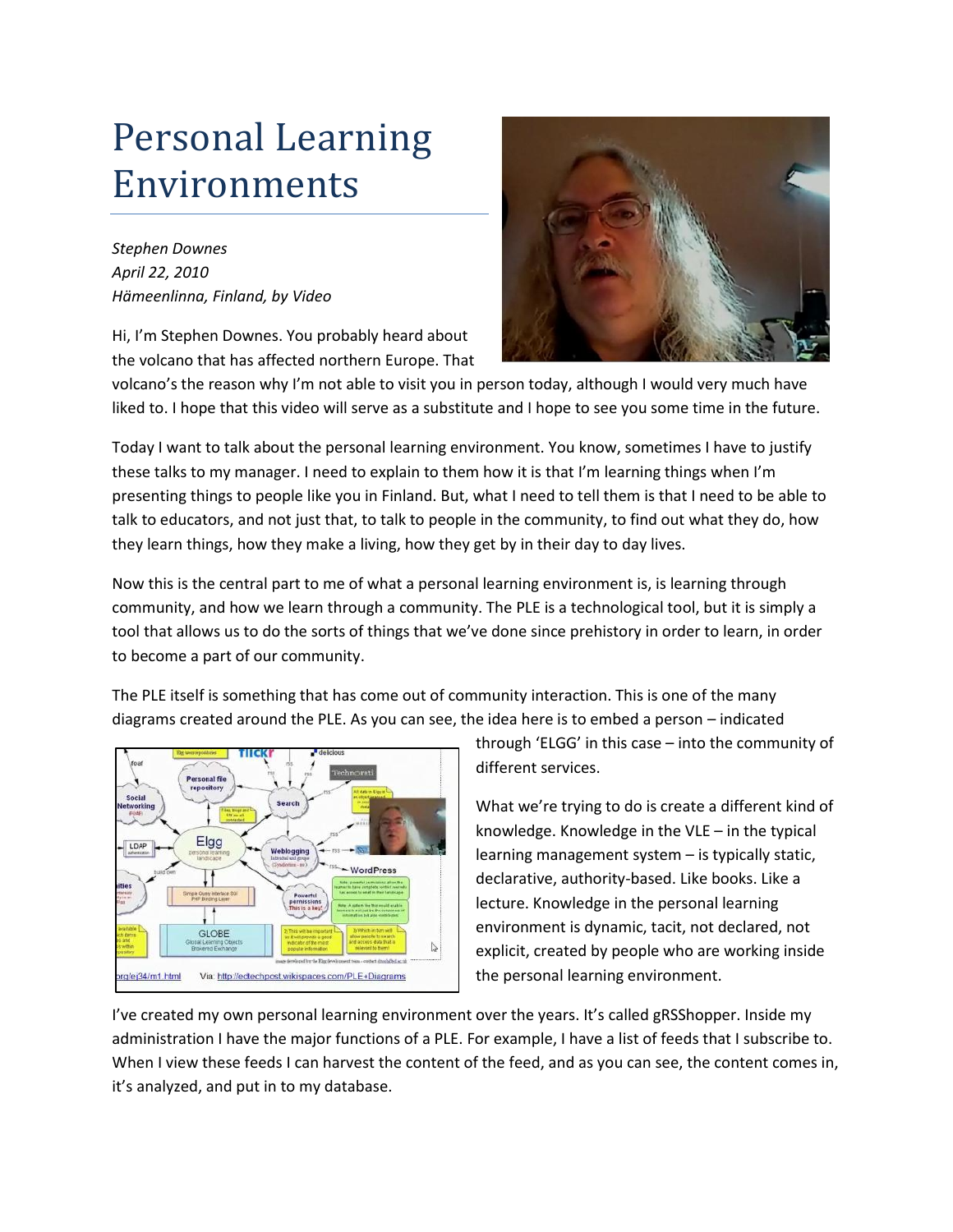Once I have the content, then I start creating my own content inside my aggregator. I do this with my 'post creator'. These posts are the content that I create and I send out to people on the internet. Here's an example of a post that I sent out yesterday. It's a link to content, to an article in the Washington Post. I've written my own information about it, I've categorized it, and then I update the record and it's set to go.



Finally I have ways of publishing or sending my content to people out there in the world. The main way I do this is with my newsletter. My newsletter software takes the content, assembles it, and then puts it together into a newsletter. gRSShopper can also provide content syndication in the form of RSS feeds and other types of feeds, text content, web pages, and I'm working on other ways of syndicating the data as I speak.

George Siemens and I used gRSShopper as a major component in the online connectivism course that

we taught in 2008 and 2009. This course advertised and delivered as a massive open online course. It was offered for university credit, but if you didn't want to pay the tuition fee, we didn't mind, you could sign up for the course anyways. We have 2200 people in the first year, and about 700 people in the second year.

The idea of this course is that there wasn't any centralized curriculum, there wasn't any set of required readings, there wasn't a set of classes that we marched through, but rather, people learned in their own way at their own time and what the course did is it offered a locus for them communicate and connect with each other, to share what they had learned on their own, and to create new learnings out of that sharing.

The idea here is that the learning wasn't something that we provided from ourselves to them, rather, the learning is something that they each gained on their own through their participation in the community.

In the connectivism course we used gRSShopper as a central application, but it was by far not the only application that we used. We had students creating blogs in Blogger or Wordpress, using Facebook accounts, Second Life areas, and even more, all kinds of things, all connected through gRSShopper. The idea of this course was that people would organize themselves into a network, and there would be different kinds of personal learning environments, whether they be web, mobile, person-to-person, widgets, or whatever, connected

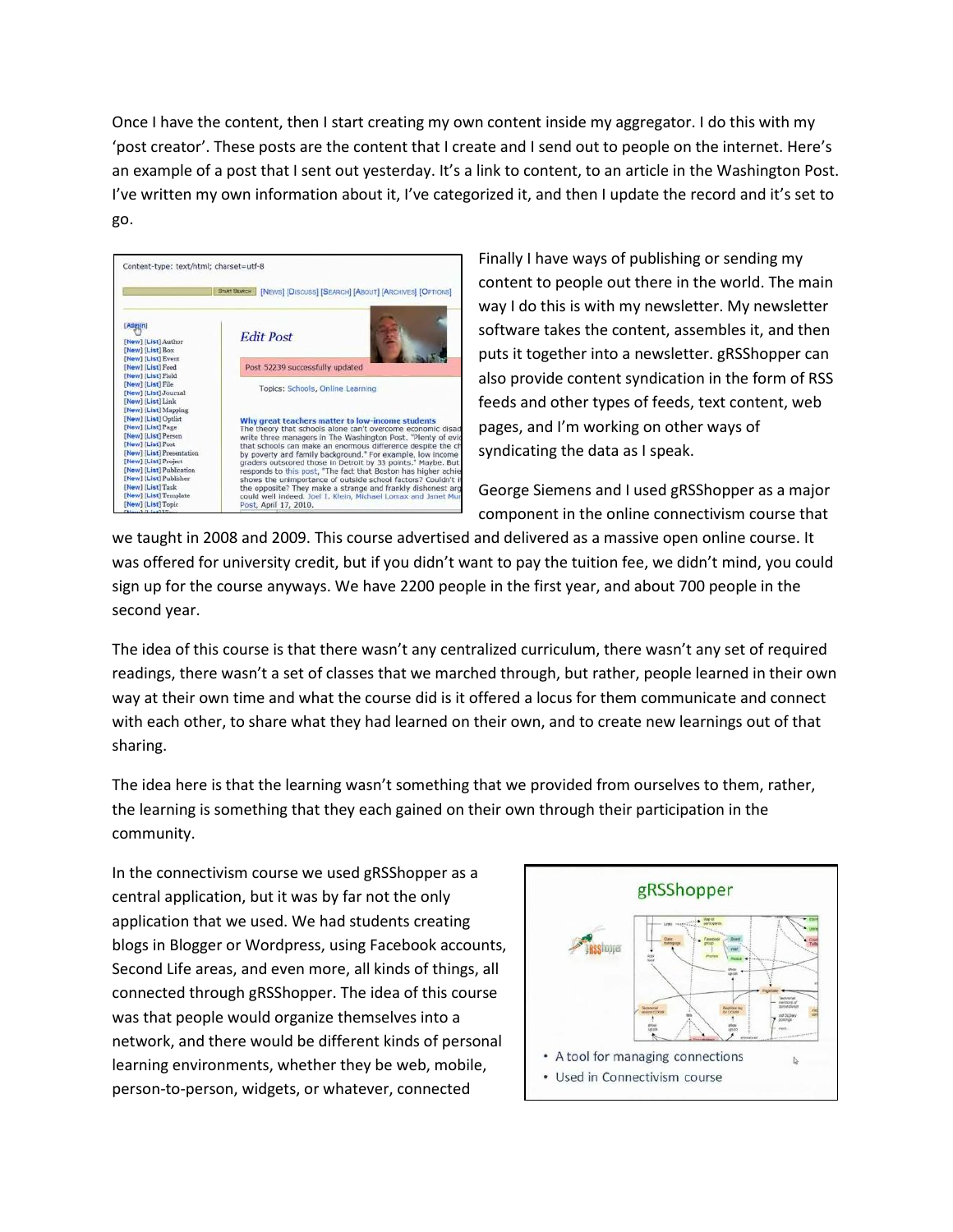through different applications.

Now typically when people start talking in this way they start talking about social networks. They start talking about learning in social networks. That's not quite the approach that we want to take. We are using the social network, but the learning that we create through personal learning environments still happens in their selves. We are using one of these – a personal learning network – in order to create one of these – a neural network.

Learning isn't just the acquisition of facts, it isn't the acquisition of data, it's the creation of a new set of neural connections in the mind. That's the difference between learning in a personal learning environment and learning in a traditional manner. It's the difference between simple and complex.



'Simple' is learning a fact. 'Complex' is learning a fact in the context of a network and learning not just the fact but all the associated situations around that fact. It's the difference between knowing that 'Paris is the capital of France' and even some sort of knowing how, and knowing what it *feels like* to have geographic knowledge, what it feels like to be a speaker of the language.

Learning a discipline is not learning a collection of facts, it is a total state. And when we're looking at learning outcomes, because it is a total state, it's obtained through an immersion into an environment, rather than in an acquisition of particular entities. It's expressed functionally. "Can you perform as a geographer?" rather than cognitively "Can you state geography facts?"

That's why we need to not just provide learning in a different way, we need to evaluate learning in a different way. We *recognize* when somebody has acquired that certain neural state, that way of being that is "being a geographer" by the way they perform in the network of geographers.

We call that "narrowing the participation gap." When a person is first exposed to a network of geographers, they're probably not going to have a lot to contribute. But as they learn more, as they learn how to use the words, how to do the things that geographers do, how to act, think and actually

*feel* like a geographer, they become more and more engaged in that community. They reduce the participation gap. Learning to be a geographer is reducing the participation gap in the geographers' community.

In the last few years we've moved from beyond gRSShopper to a new personal learning environment project that we're



calling Plearn. In Plearn we've identified six major components. In the rest of this talk I'll talk about the six major components. But first I want to talk a little bit about some of the thinking behind them.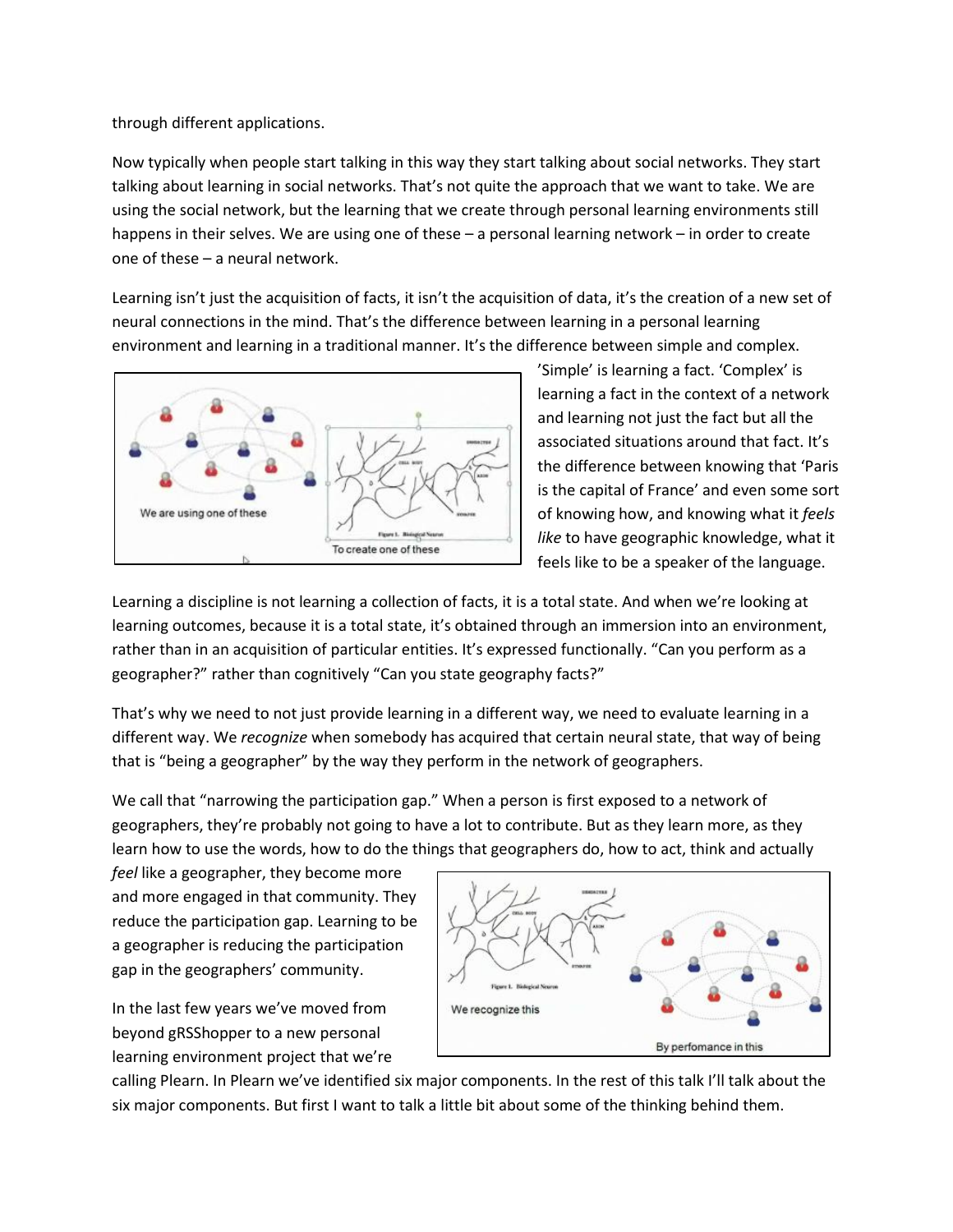Before talking about personal learning environments specifically I want to talk about the environment which we find them. This is an environment which is which in different data types. We're not just talking about large types of data like movies or books or even academic articles or blog posts. We're talking of data which is very specific, very discrete, and spread out across the internet.

This data is managed through a system we call 'resource profiles' and the idea here is that, for any object, you get data from many different places, and pull it together to create a 'picture' or a 'profile' of the object. The people creating these profiles each have their own personal identity, and each profile

belongs to a specific person. Personal identity is managed in many different ways on the web, and it's important to be able to accommodate that and build that into our system.

This is necessary in order to create communities. Communities exchange these data items back and forth and together create a combined description of the object. You see how this happens, right? Different



people have different perspectives on the same thing. They create their own information about that thing. And then the community, by talking amongst itself, is able to create the wider picture.

The technology behind this is called a resource aggregator. On the web there are many kinds of resource aggregators. More recently we've talked mostly about things like RSS aggregators, or Atom aggregators, that bring together things like blog posts. But in fact we want to have a wide variety of resource aggregators in a personal learning environment. These aggregators will typically tap into repositories of downloaded data. In the educational space, we've had repositories for things like learning objects and open archives initiative repositories, DSpace, or CORDRA repositories. But again, we are going to have to thing much more widely than just educational metadata and educational repositories.

We also need to incorporate into our system a mechanism for resource production. This can be something as simple as a Flickr for the uploading of photographs to online video editing tools to complex multi-user collaborative authoring tools or environments. I'm working on one of those right now called SunergiC3 with a number of other people at NRC.



The personal learning environment itself is what I've called a 'common environment' in the past. The idea here is that you're bringing in different things into the same user environment: the results from your aggregation, the editing area where you're going to create new content built from material from the aggregation, and then a way to forward that content to a publishing system of some sort.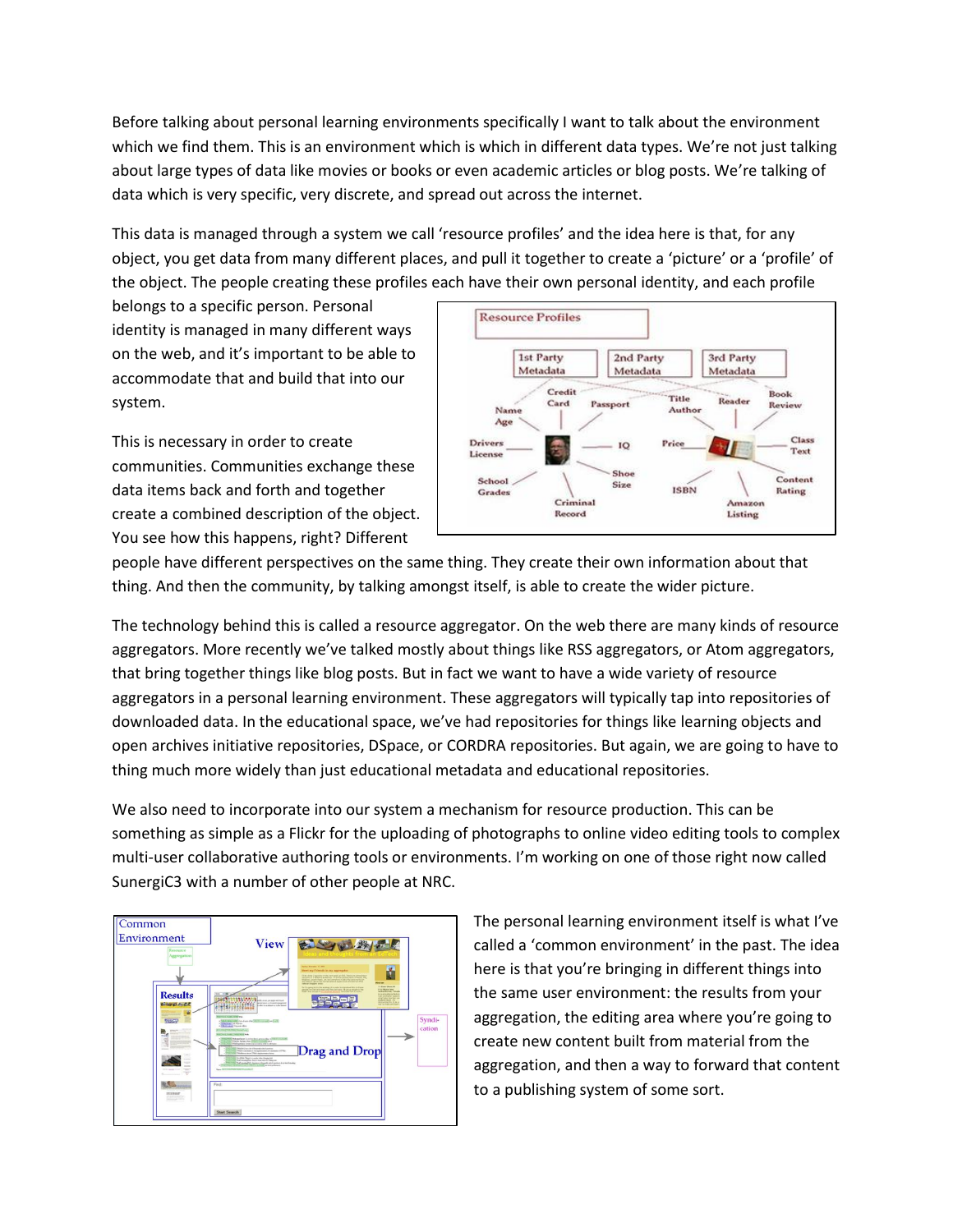Rights will need to be managed intuitively and hopefully completely behind the scenes. And when we're finished we'll syndicate our content. We'll send it just like gRSShopper does, in email, in RSS, and in a wide variety of ways. All of this has to operate in the environment that we find ourselves today, not only big clunky desktop computers but in all manner of mobile devices, embedded devices, and the rest.



This is the environment in which we're trying to build the personal learning environment. Now let's look at the personal learning environment itself. What does it need to contain?

In Plearn, we've identified six major components, and they are as follows: the personal profiler, the aggregator, the content editor, something we call 'scaffolds', third party services, and the recommender.

The personal profiler is pretty much what you would

expect it to be: a place to store your personal information and to connect you to your personal information on other sites. In order for the personal profiler to work, it needs to work on a lot of websites, much like the example shared taken from web20formula.com

The idea here is that you're creating an account in one application that can be used in another application. Here you see YouTube being connected to Google Reader. In the personal learning environment our application's going to have to connect a large number of external applications in this way. Using personal identity in as standardized format as possible.



Next the personal learning environment application is

going to have to manage the aggregation of resources from across the web. This is going to include much more than just your standard RSS or Atom feed. This Tun3r application, for example, I have on my iPod, and it aggregated information from local radio stations.



Music, video, data, personal information, organizational information, email, any data you can think of will need to be aggregated by our aggregator.

Next we need something to record content with, something to work with it, something to create content with, and also a mechanism to take this content and distribute it on the web, publish it, not just in feeds to our friends, but to online

storage services like Flickr, Blogger, YouTube, and many other of these content storage sites.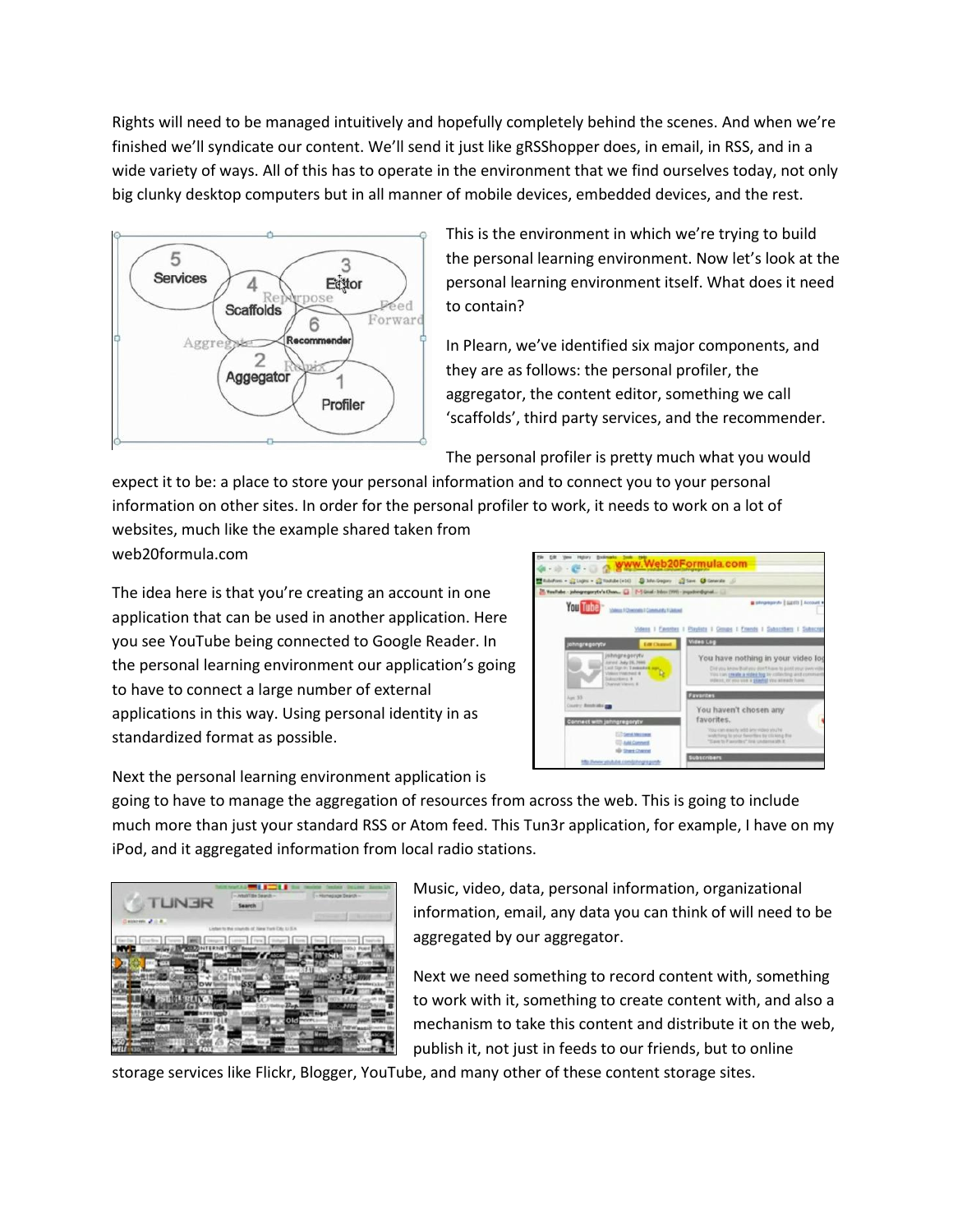You're probably pretty familiar already with the online editing tools that are available. What you see is what you get, or WYSIWYG tools, like this one being demonstrated here, a person can edit content, add pictures, videos, and other objects. Most online services support these. Blogging sites such as Blogger or WordPress, content management systems such as Drupal or Joomla, and a wide variety of other services.

This in the first instance is what we're talking about for content input. But we need more than just a WYSIWYG in a personal learning environment. This is especially the case for an educational environment. We want to be able to do more than just create text content. We want to make all kinds of content. And we want to do it in an educational way. We want to be able to scaffold that content creation with a variety of different helps and services.

You see examples of this all over the internet. This bit of of software, for example, helps people create adventure rooms and online adventure games, not just rooms, but messages, objects, characters, responses, crypts, vocabularies, and a whole host of other things. It's a very specialized tool. This is the sort of thing that I'm thinking of when we start talking about scaffolds: a specialized tool that helps you make your own kind of content your own way.



Here's another example, completely different data: this is CSS script for web pages, but still the same sort of concept. The application here is helping a person create their own content, in this case, the stylesheet for a website. The way it's working is the editor is input on one side or the other, and the changes are reflected on the web page itself. Again, it's sort of a what you see is what you get, but for style sheets.

This is the idea of a content scaffold. You're learning about how to create content through an interface that works with the data you want to work with. You get a wide variety of interfaces for many many different kinds of data and this allows you to be creative in many ways across multiple dimensions.

You see what's happening here, right? We're really talking about two different kinds of content that are available through the personal learning environment. The first kind of content is the data itself, what we typically call the educational content: the facts, the information, the video, the audio – the content. The second kind of content isn't really content at all, it's ways of manipulating the content. It's the shell that surrounds the content, or what we've called the 'scaffold' for that content.

What's happening in a personal learning environment is these two kinds of content are being merged. That's why getting the content representation right at the beginning is so important. That's why